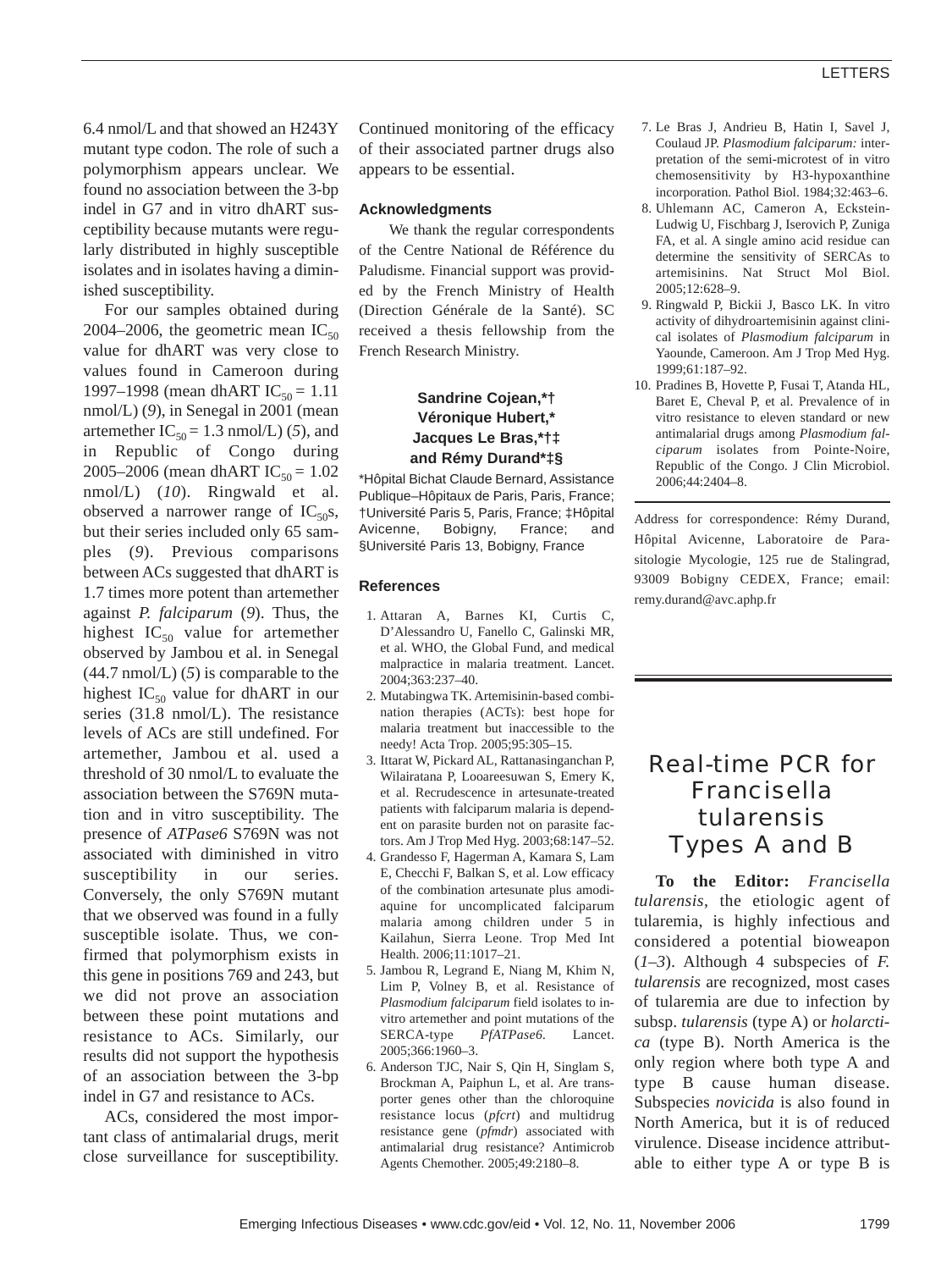## LETTERS

essentially unknown because the traditional method for classification of these subspecies is glycerol fermentation, which requires culture recovery (*4*). *F. tularensis* is fastidious and slow growing, with isolates recovered in a small percentage of cases.

We developed real-time TaqMan PCR assays for classification of *F. tularensis* type A and type B after *F*. *tularensis* is identified by culture or, in the absence of culture, by a PCR method such as the *F. tularensis* multitarget TaqMan assay (*5*). The type A TaqMan assay targets *pdpD*, which is present in type A, almost entirely absent from type B, and contains a 144-bp insert in *novicida* (*6*,*7*) (F: 5′- GAGACATCAATTAAAAGAAG-CAATACCTT-3′; R: 5′-CCAAGAG-TACTATTTCCGGTTGGT-3′; probe: 5′-AAAATTCTGC"T"CAGCA-GGATTTTGATTTGGTT-3′). The type B assay targets a junction between IS*Ftu2* and a flanking 3′ region (GenBank AY06) (F: 5′- CTTGTACTTTTATTTGGCTACT-GAGAAACT-3′; R: 5′- CTTGCTTG-GTTTGTAAATATAGTGGAA-3′; probe: 5′- ACCTAGTTCAACC"T"- CAAGACTTTTAGTAATGGGAAT-GTCA-3′). In type A and *novicida*, IS*Ftu2* is absent from this position (*8*). Oligonucleotides were designed with Primer Express version 2.0 (Applied Biosystems, Foster City, CA, USA). Probes were synthesized with a 5' 6-carboxy-fluorescein reporter and an internal quencher (either BHQ1 [type A] or QSY-7 [type B]) at the nucleotide position indicated by the quotation marks.

Assays were optimized by using 1 ng of type A (strain SchuS4) or type B (strain LVS) DNA on the LightCycler 1.2 (Roche Applied Science, Indianapolis, IN, USA). Optimized concentrations  $(20 \mu L)$  final volume) were 1× LightCycler Fast Start DNA Master Hybridization Probe mix (Roche), 750 nmol/L primers, 200 nmol/L probe,  $5 \text{ mmol/L MgCl}$ , and 0.5 U uracil-DNA glycosylase. PCR conditions were 50°C for 2 min, 95°C for 10 min, 45 cycles of 95°C for 10 s, and 65°C for 30 s, then 45°C for 5 min. Cycle threshold  $(C_t)$  values were calculated by using the second derivative maximum method with the y-axis at F1/F3 (LightCycler software version 3.5).

Sensitivity of each assay was assessed by using 10-fold serial dilutions (100,000 to 1 genomic equivalents [GE]) of SchuS4 or LVS DNA. Testing was performed in triplicate, with a reproducible detection limit of 10 GE for both assays. Specificity of each assay was tested with 1 ng of DNA from a panel of 62 *Francisella* isolates (online Appendix Table, available from http://www.cdc.gov/ ncidod/EID/vol12no11/06-0629\_ appT.htm) and 22 non-*Francisella* isolates (*Acinetobacter, Bacillus*, *Brucella, Corynebacterium, Enterobacter, Enterococcus, Escherichia, Haemophilus, Klebsiella, Legionella, Proteus, Pseudomonas, Serratia, Staphylococcus, Streptococcus,* and *Yersinia* species). Isolates were grown, DNA purified, and quantified as previously described (*5*). Specificity was also evaluated with DNA (2 µL) extracted as previously described from *Francisella*-like tick endosymbionts of *Dermacentor variabilis* and *Francisella*-like soil bacteria (online Appendix) (*9*,*10*). The type A assay recognized all type A isolates with an average  $C_t$  value of 17.9 (n = 19). The type B assay detected all type B strains with an average  $C_t$  value of 17.1 ( $n = 21$ ). Neither assay displayed cross-reactivity with *F. tularensis* subsp. *novicida* (n = 7), *F. philomiragia* (n = 15), *Francisella*-like tick endosymbionts (n = 3), *Francisella*like soil bacteria ( $n = 7$ ) (Appendix), or non-*Francisella* spp. (n = 22).

To evaluate the ability of the type A and type B TaqMan assays, in conjunction with the multitarget assay, to identify *F. tularensis* and classify subspecies in primary specimens, human, animal, and tick samples were tested (Table) available from DNA was extracted from 200 µL fluid, 25 mg liver, and 10 mg spleen or lung by using the QIAamp DNA MiniKit (Qiagen, Valencia, CA, USA) and 1 µL tested. Multitarget PCR conditions were as described (*5*).

The multitarget and subspeciesspecific PCR assays accurately identified and classified *F. tularensis* in all specimens positive by standard diagnostic methods (Table). In addition, the type A and type B assays provided subspecies information for positive specimens in which an isolate was not recovered for glycerol fermentation testing (Table). All specimens negative by standard diagnostic methods tested negative by PCR. These preliminary results suggest that a *F. tularensis* PCR identification method, in combination with the type A and type B assays, provides the capability to identify *F. tularensis* and determine subspecies in the absence of culture.

We describe real-time PCR assays capable of classifying *F. tularensis* type A and type B and distinguishing these subspecies from the less virulent subsp. *novicida.* These assays are designed for use after *F. tularensis* has been identified by culture or by PCR. Supplemental use of these assays will allow laboratories to actively subtype *F. tularensis* isolates and primary specimens, thus providing subspecies information for a higher percentage of tularemia cases. Improved subspecies information will further understanding of the disease incidence and geographic distribution of *F. tularensis* type A and type B in North America.

#### **Acknowledgments**

We thank Francis Nano for sharing information regarding the *pdp*D gene; Cheryl Kuske and Susan Barns for sharing DNA from *Francisella*-like bacteria in soil; and Nikos Gurfield, Jean Creek, and Heidi Goethert for providing *Francisella*like tick endosymbiont DNA samples.